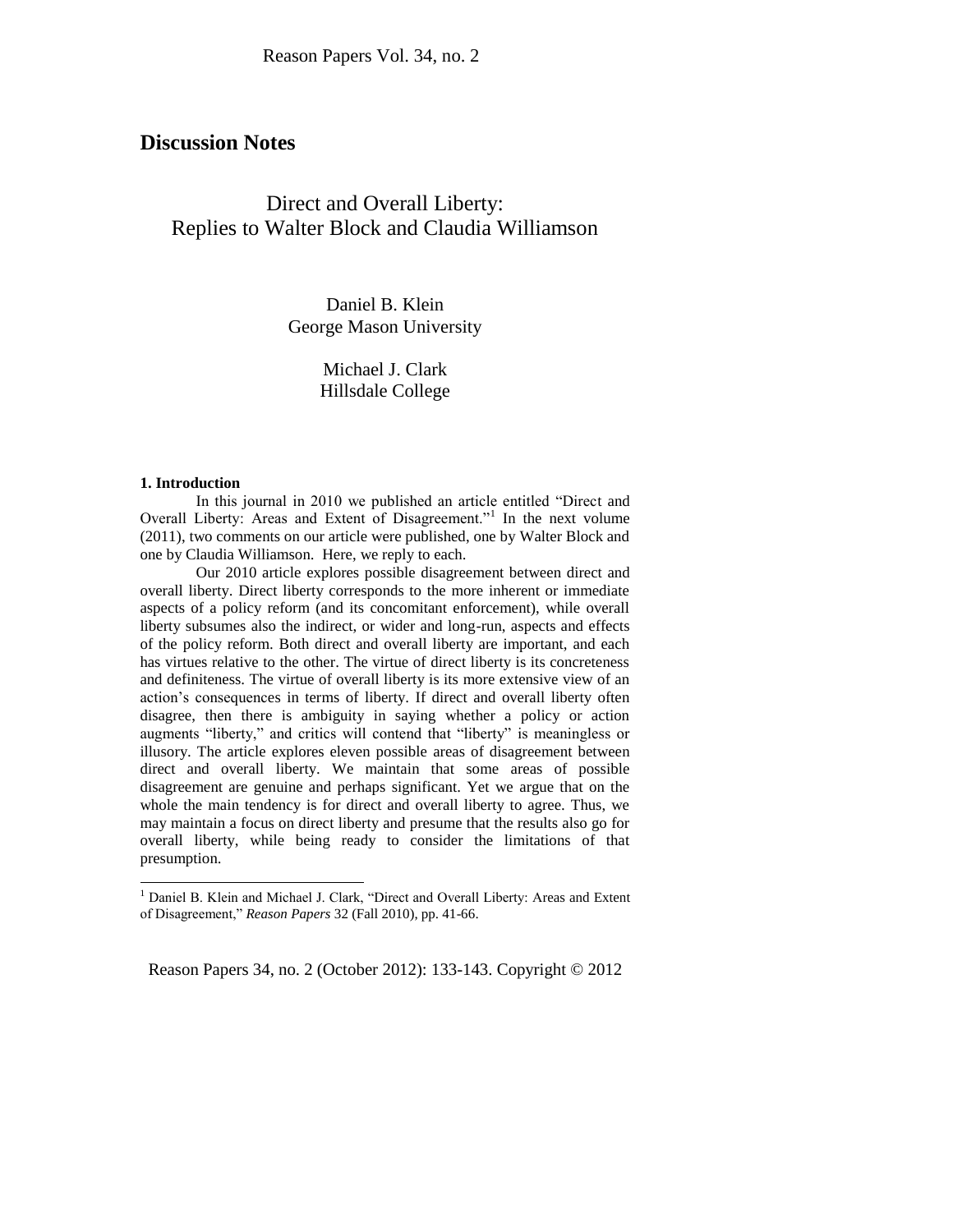The liberty principle says that if Reform 1 rates higher in direct liberty than Reform 2, then Reform 1 is more desirable than Reform 2. The present article fortifies the presumption of the liberty principle by arguing that the tension between direct and overall liberty is not so great as to undo its coherence and focalness.

#### **2. Reply to Walter Block**

 $\overline{\phantom{a}}$ 

We are grateful to Walter Block for his commentary,<sup>2</sup> which runs a few pages longer than our own article. We find ourselves in odd circumstances, however, for the sentiments of our critic seem friendly but the treatment of our paper is generally of very low quality, almost as if Block's intention were to entertain us with a parody of himself. He makes quite a few points that are based simply on misunderstanding, thereby misrepresenting us. In Block's article, for example, after the introduction, he launches into a twopage elaboration of the classical-liberal configuration of ownership, as though to correct our thinking, when our only purpose was to affirm that very thing.

Working within the configuration of ownership with which Block agrees, our piece employs a strategy of posing limitations to the direct-liberty principle in such a fashion that we do not diminish or evade them too hastily. Furthermore, in the discourse around us, we often see people express beliefs that could be interpreted as belief in such disagreement, and we want to learn how to parse such beliefs, even if they are not our own. For some of the cases we raised we do not feel decided one way or the other. For example, given the situation in 1941, did U.S. government involvement in World War II, as compared to staying out of the war, augment or reduce overall liberty?

The essence of our piece affirms a type of libertarianism without reconfiguring the foundational classical-liberal views on property. While affirming libertarianism we are nonetheless attempting to drive home problems of some of the more absolutist slogans often associated with libertarianism. We sometimes use striking phrases, as when we say, "sometimes coercion is our friend." To our mind, the possibility of disagreement between direct and overall liberty is real, so sometimes a reduction in direct liberty augments overall liberty.<sup>3</sup>

Many libertarians read the preceding paragraph and recoil—as do we to some extent. It must be kept in mind that such talk does not preclude one from being an ardent supporter of liberty. As is stated in the Simon Newcomb quotation in the original article, a principle does not lose worth just because there are cases of ambiguity and exception:

<sup>2</sup> Walter E. Block, "Critical Comment on Klein and Clark on Direct and Overall Liberty," *Reason Papers* 33 (Fall 2011), pp. 110-36.

<sup>&</sup>lt;sup>3</sup> And furthermore, we do not rule out disagreements between overall liberty and desirability.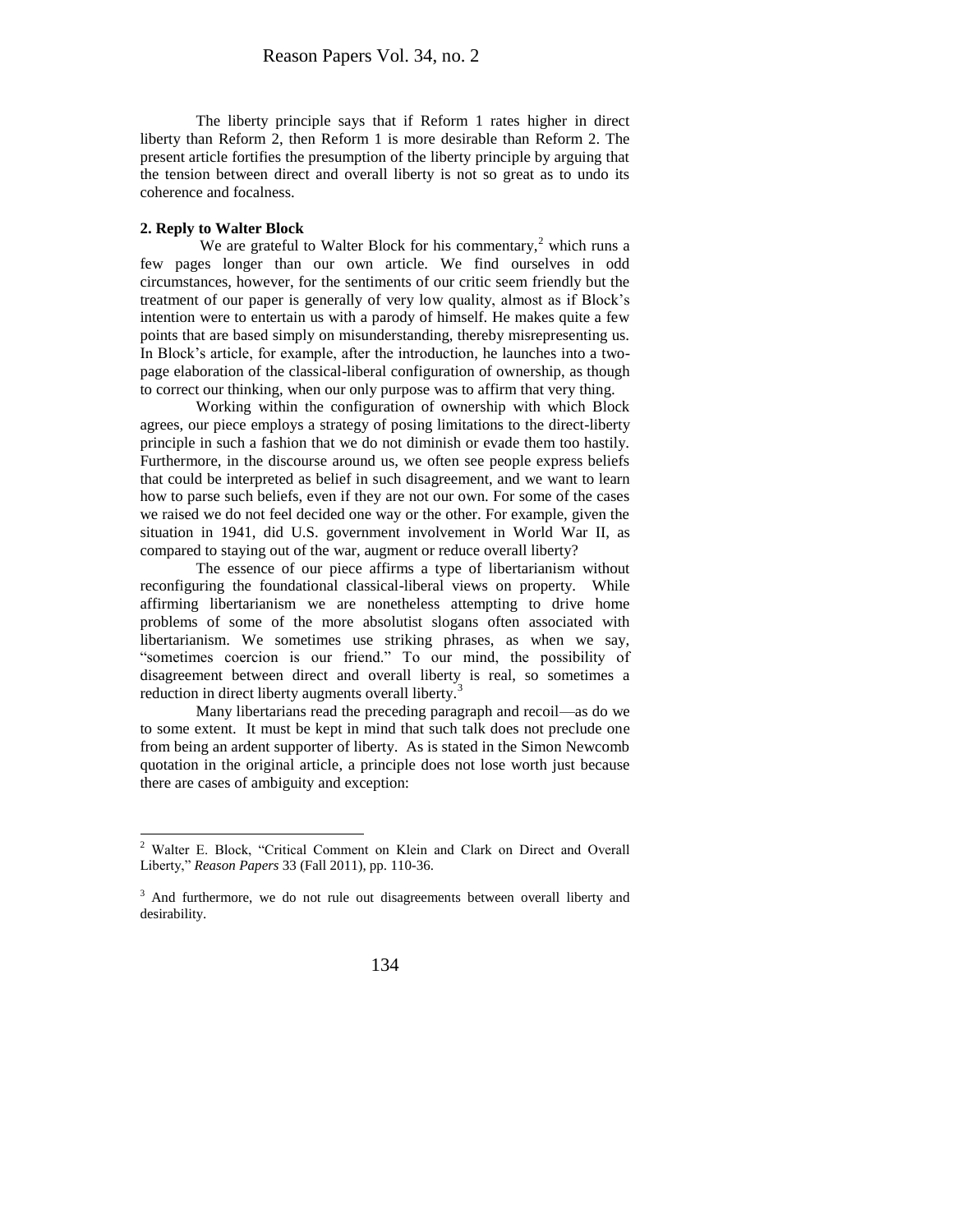Not only should their limitations be pointed out, when necessary, but the student should be encouraged to find or even to imagine conditions under which the maxims would fail. In doing this, the vice he should be taught to avoid is that of concluding that because he can imagine a state of things under which a maxim would fail, therefore it is worthless. $4$ 

Although there are surely real disagreements between Block and us, Block repeatedly misreads our raising for a particular case the possibility of disagreement between direct and overall liberty as a conclusion that such a possibility is weighty. Block's criticisms often continue as refutation of the misplaced judgment ascribed to us. A series of unhelpful detours by Block can be pointed out, and we relegate them to a footnote.<sup>5</sup> All in all, perhaps half of Block's words are given to well-intentioned but unhelpful detours. In concluding, Block throws his arms around us, saying, "happily, when push comes to shove, they [that is, Klein and Clark] embrace Rothbardian libertarianism" (p. 135), and finishes with words favorable to our article.

At moments in his article, Block seems prepared to enter into our formulation of a direct-liberty operator and an associated ordering of reforms, as when he writes, "direct liberty is liberty, period" (p. 130). He seems to see an affinity between direct liberty and what he calls the Non-Aggression Principle (NAP). Still, it certainly is not with complete comfort that Block enters into our framework of direct liberty. Regarding the 1964 Civil Rights Act, for example, he says that because it included anti-liberty provisions,

 4 Simon Newcomb, "The Problem of Economic Education," *Quarterly Journal of Economics* 7, no. 4 (1893), p. 399.

 $<sup>5</sup>$  Here are some examples of Block's points that are unhelpful: (1) On page 122, he</sup> belabors that Woolworth's is private property, while our uncertainty was over whether the owners demanded that the protesters stay off the property. (2) On pages 124-25, Block elaborates his view of pollution as trespass, and gives nearly an entire page to a quotation from Martin Anderson. (3) On page 126, Block asserts that "Klein and Clark accept Smith's argument, in principle, that people would indeed not be very careful with penny ante currency," but the assertion is simply unfounded and wrong. (4) On pages 127, 129, 131, and elsewhere Block upbraids our libertarian judgment for not being sufficiently categorical and absolute. (5) On page 128, Block asserts that because we say "at least not in" one context is something the case, we therefore must believe that outside such a context the opposite must be the case. (6) On page 131, Block upbraids us for referring to the United States as a "stable liberal democracy." (7) On page 132, Block says "Klein and Clark reveal themselves as war-mongering libertarians of the David Boaz and Barnett stripe. It would appear that there is hardly an instance of U.S. militarism abroad (i.e., imperialism) that does not meet with their approval." (8) On page 132, Block seems to offer opinions about U.S. entry into World War I as resolving issues about U.S. entry into World War II. (9) Throughout Block's article there appear numerous footnotes overflowing with references that speak to unhelpful detours he pursues.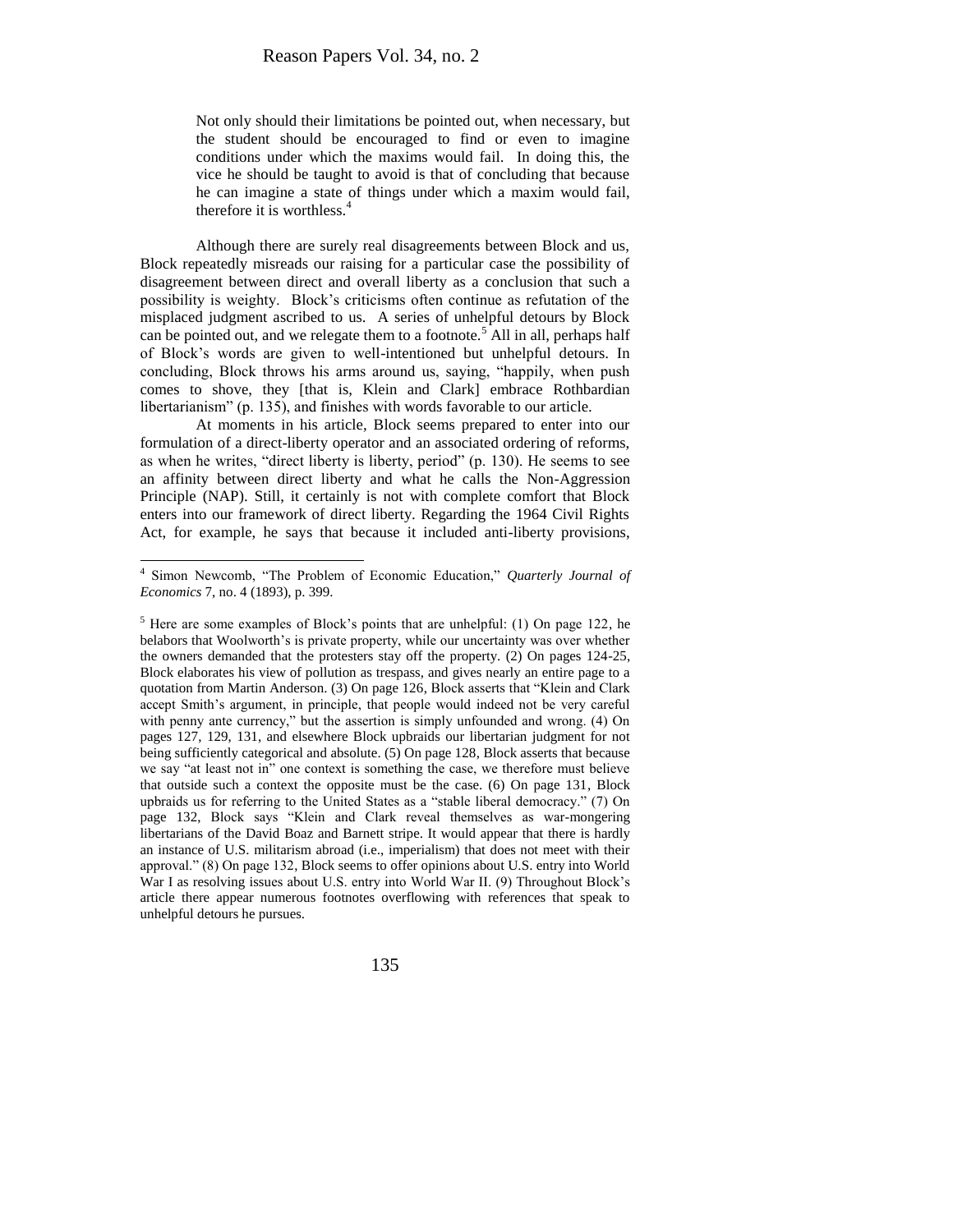"[a]nyone who favors the law because of its admittedly pro-liberty aspects, acts against (direct) liberty on this occasion" (p. 131). He thus refuses to enter into the direct-liberty question on the table, namely, whether the status quo circa 1964 or the reform represented by the Civil Rights Act scored higher in direct liberty. Block sometimes exhibits the millennialist "endzone" orientation of the NAP in a way that refuses our direct-liberty framework.

Block writes, "these authors and I disagree, sometimes sharply, as to what constitutes direct liberty itself" (p. 112). We are uncertain about whether to regard the impasse between Block and us over direct liberty more as a framework disagreement or simply as disagreements about how things cash out, in terms of direct liberty, when trying to rank two reforms.

When it comes to overall liberty, Block's refusal is emphatic and entire. One aspect of that refusal is to say that, because any augmentation of direct liberty might give life to a Hitler, we can never be certain about when an augmentation of direct liberty will reduce overall liberty, and, lacking absolute certainty, the idea of overall liberty therefore lands us in "extreme skepticism" (p. 118). In short, without absolute certainty we have none. Block repeatedly raises the Hitler point ("Hitler" occurs seventeen times in the piece).

But just because something is not certain does not mean we do not think and talk sensibly about tendencies, proportions, probabilities, and so on—and judge and act accordingly. If we say that Rafael Nadal is a better tennis player than David Ferrer (who, to date, has a 4-16 lifetime record against Nadal), the meaningfulness and worthiness of that statement is not dependent on the idea that in a match between Nadal and Ferrer it is 100 percent certain that Nadal will win. It is Block's insistence on absolute certainty, not a natural attitude to work with things that fall between zero and 100 percent, that would land us in deep trouble—if not extreme skepticism, then fanaticism.<sup>6</sup>

A more important aspect of Block's refusal of overall liberty is his belief that, as he puts it, "[o]verall liberty, paradoxically, fatally weakens the power of the NAP, which I see as the essence of the freedom involved in libertarianism" (pp. 111-12). Block says that we "give away the entire libertarian store" (p. 135), that we have "tossed libertarianism under the wheels of the oncoming bus" (p. 134).

Our idea of overall liberty subsumes direct and indirect effects of policies. Because Block refuses any notion of indirect effects, he also refuses

 $\overline{\phantom{a}}$ 

<sup>&</sup>lt;sup>6</sup> A sign of fanaticism is when someone meets direct challenges by contorting or gerrymandering his most sacred principles. We are struck by Block's view (p. 119) that murder of an innocent person is not a violation of the non-aggression principle provided that the murderer is properly punished. Moreover, Block offers that view in responding to the hypothetical of having to murder an innocent person to save humankind, apparently without seeing its inadequacy, for the hypothetical can simply be clarified to be a matter of murdering an innocent person *without punishment* to save humankind.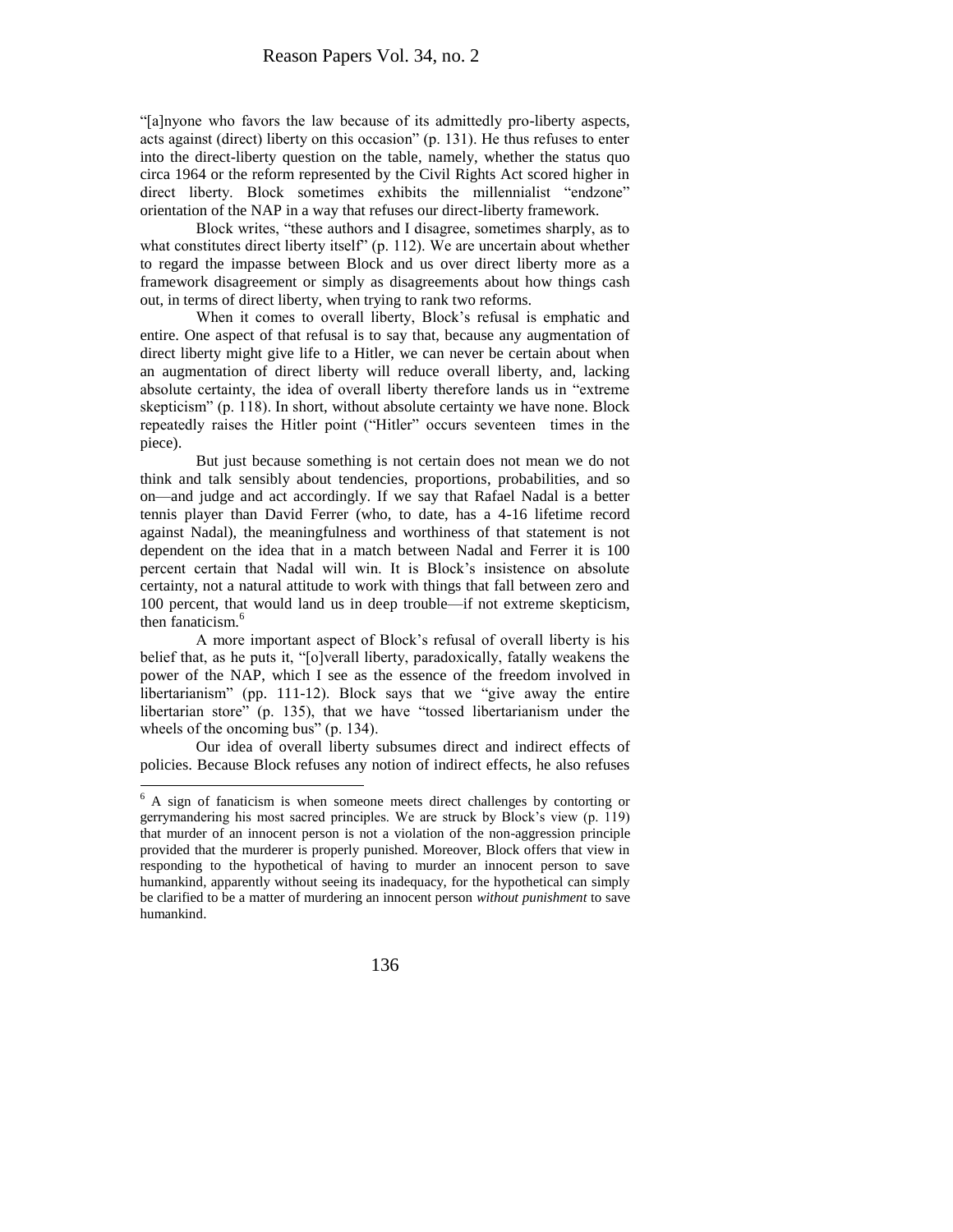the very idea of overall liberty. He writes:

On a practical note, libertarians have sufficient difficulty agreeing on *direct* liberty with regard to such contentious issues as voluntary slavery, abortion, immigration, just to name a few—and this is in the entire absence of any worry about indirect effects. Were those taken into account as well, *it would eliminate any last vestige of a coherent libertarian philosophy*. (p. 122; italics added)

The italicized statement is precisely what our article says is *not* so. Compared to Block, we are libertarians of greater faith. The overarching point of our article is that we should face up to disagreements between direct and overall liberty. A braver libertarianism will be a more robust libertarianism.

Block raises a prudential concern that once people enter into the idea of overall liberty, and admit that direct and overall liberty can disagree, then some will use those ideas to propagate and excuse coercion: "They can always claim that, in terms of *direct* liberty, their act amounted to a heinous crime. However, as long as *indirect* liberty points in the other direction, and outweighs the first consideration, their crime actually amounts to promoting liberty" (pp. 117-18). His prudential point expresses a natural sensibility that parallels our approach: It shows concern about the indirect effects of our decisions, in this case the talk we decide to adopt and practice. If certain Rothbardian libertarians would protest our talk of indirect effects or overall liberty for its supposedly presuming to know the future, for its supposedly neglecting Frank Knightian uncertainty, or for its acceptance of an only vaguely defined notion of the greater good, would the same charges not work here against Block? Such charges, whether leveled against us or against Block, would be immature. The problem with Block's prudential point is that it misjudges, not that it naturally worries about indirect effects and involves vague notions of the greater good.

Imagine Mitt Romney, Barack Obama, Bill O'Reilly, or Paul Krugman saying: "This act which I favor admittedly reduces direct liberty, but that is redeemed by the act's indirect contributions to overall liberty." Any such talk entails the parsing of direct and overall liberty on a classical-liberal configuration of ownership. It would entail an admission of treading on direct liberty. It would make the distinction between voluntary and coercive action, parsed on the classical-liberal configuration of ownership, central to the debate. It would be hard not to see such a development as a big step forward.

Libertarians see and trace out direct liberty, but others have greater difficulty. One of the reasons that libertarianism is not more effective is that people do not take liberty—not even direct liberty—seriously. Distinguishing between direct and overall liberty helps to clarify the meaningfulness of direct liberty. By delineating certain effects as only indirect, the direct effects come into sharper relief. To those who do not see liberty, our analysis may help to make direct liberty more focal. If so, they would then be in a better position to appreciate its worthiness. That would win a stronger presumption in its favor.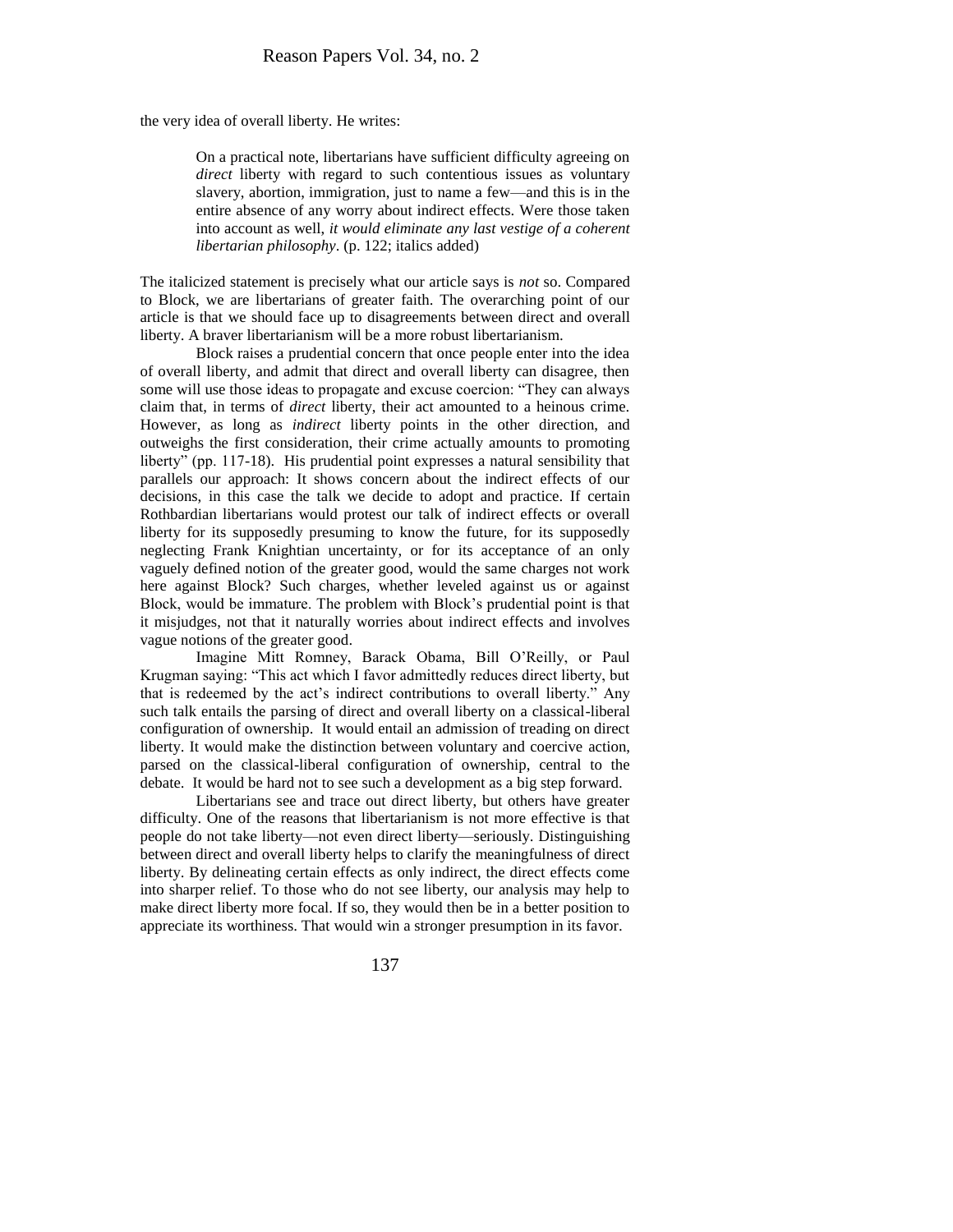#### **3. Reply to Claudia Williamson**

In a brief comment Claudia Williamson develops an insight.<sup>7</sup> She writes:

> When Klein and Clark find a dyad (R1, R2) for which direct and overall liberty disagree, very often the liberty principle points to further relevant policy reforms, or an  $R3$ ... [such that] for  $(R1, R3)$ there is no disagreement, and for (R2, R3) there is no disagreement. Thus, the disagreement between direct and overall liberty for dyad (R1, R2) does not force us to maintain our focus on R1 versus R2. Instead, the very disagreement may lead us to focus on a conspicuous R3 for which there is no such disagreement. Klein and Clark neglect this dimension of the liberty principle as a guide for formulating the political discussion. (p. 108)

Williamson illustrates the point using the financial-bailouts problem, which we term "coercive hazard":

> Suppose a new policy, R1, is proposed to allow further restrictions in financial dealings, and R2 is to keep the current level of financial restrictions in place. The argument is that since the taxpayers pay for risky financial decisions undertaken by private companies, these decisions should be restricted and regulated. Direct liberty may be reduced because of new government regulations, but overall liberty could be increased as the restrictions may reduce an individual's tax burden in the future. However, the conversation does not have to end with (R1, R2). Through political discourse, an alternative R3 could arise . . . that includes reducing or eliminating a large portion of government regulations on financial dealings *and* not to engage in future bailouts. In this scenario, R3 trumps both R1 and R2 as direct and overall liberty are in agreement. (pp. 108-9; footnote omitted)

We agree entirely with Williamson's point, and with her complaint that we "fail to explore . . . how the liberty principle is also an engine for formulating relevant, focal policy reforms" (p. 108). Williamson's overarching point is that the trouble posed by the tension between direct and overall liberty is even less than we said, because for a disagreeing dyad (R1, R2) there often exists a relevant and dominating R3. That, too, is something with which we agree.

Williamson, however, does not make clear whether she offers her insights more as a way of diminishing our approach, or as a way of enriching

l

<sup>7</sup> Claudia R. Williamson, "Disagreement between Direct and Overall Liberty: Even Less Troubling than Suggested," *Reason Papers* 33 (Fall 2011), pp. 107-9.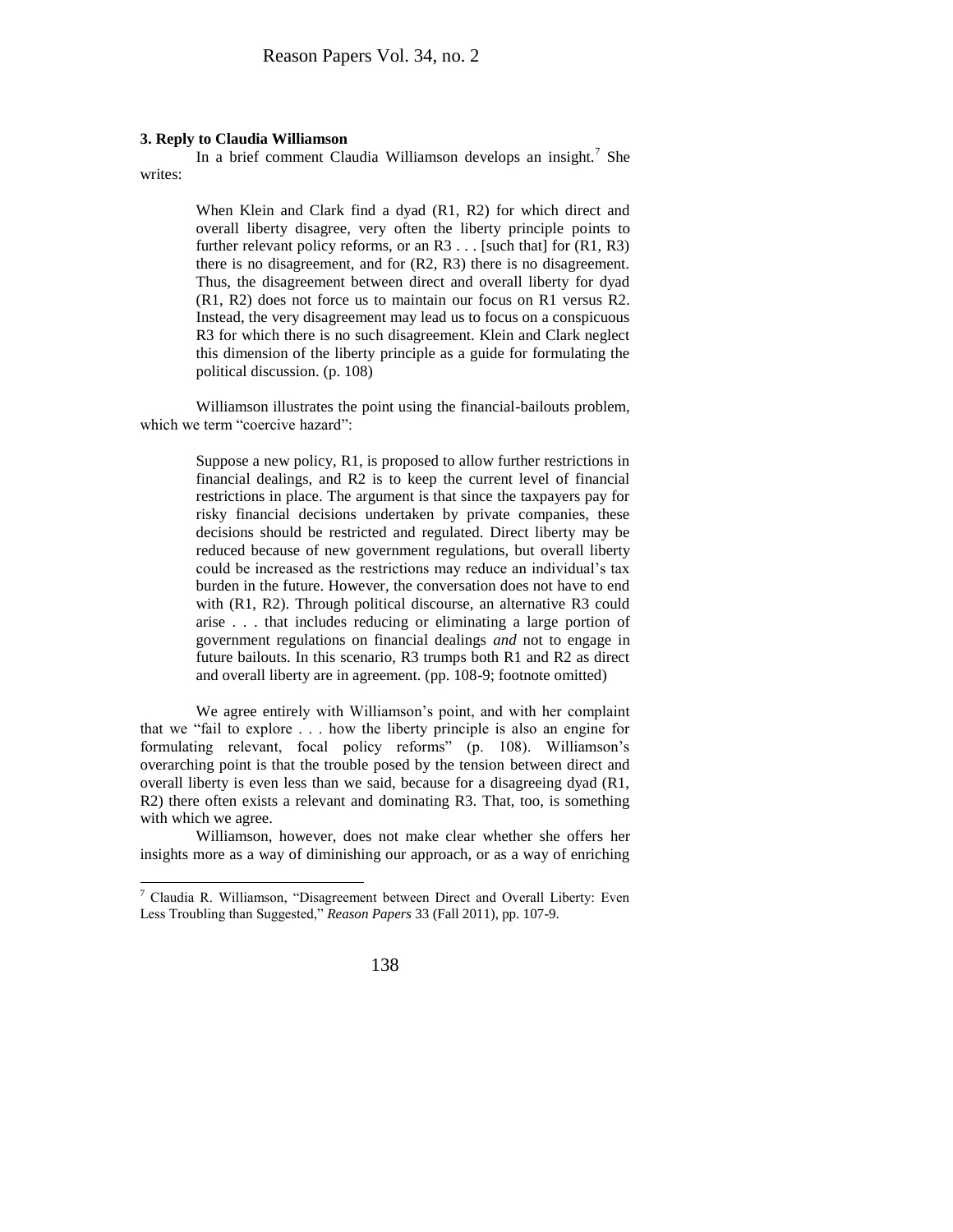and advancing it. We take this opportunity to expound on how they enrich our approach, and in the next section we connect those insights to Adam Smith's work.

We warmly embrace Williamson's emphasis on the liberty principle as "an engine for formulating relevant, focal policy reforms" (p. 108), and we are grateful for her correcting our error in neglecting that. Indeed, it is chiefly by way of using the liberty principle to formulate reforms that the (direct) liberty operator really becomes serviceable: Classical liberals tend to formulate and distinguish positions by applying the idea of liberty. That is usually how they frame the issue. We would be at a loss to say which ranks higher in liberty—legalizing marijuana or abolishing the minimum wage—but we do not frame issues that way. We well know that, compared to the status quo, legalizing marijuana augments liberty, and abolishing the minimum wage augments liberty. We treat each as a separate issue. Using liberty as an engine for formulating reforms helps us to avoid the impotence that would result from applying liberty to reforms brought into comparison in a random fashion. The pairing of reforms is not random; it is guided by principles, notably the liberty principle.

The emphasis on the liberty principle as an engine of formulation, though, might be carried to such lengths as to diminish the importance of our approach. One might argue that disagreements between direct and overall for some (R1, R2) are rather unimportant because, so typically, there is a more sweeping R3 that dominates both R1 and R2, and that, for any real libertarian, deserves all of the focus. That is, we real libertarians never need to engage disagreements between direct and overall liberty, nor consider the possibility that in some cases coercion is our friend, because the most worthwhile discourse always entails a focus on some R3 that dominates in both liberty orderings.

There are a number of problems with such an attitude. First of all, there may not always be such a dominating R3. Second, even if you think that some R3 does dominate in both direct and overall liberty, that claim, particularly as regards overall liberty, might not be very persuasive, even to many libertarian comrades, and so the focus on R3 might be unwarranted. Third, there may be not only a dominating R3, but also a dominating R4, R5, R6, and R7, and the multiplicity and open-endedness of dominating options might leave any one of them much less focal than the contest between R1 and R2. Fourth, and perhaps most importantly (and related to the previous points), in the spirit of Tyler Cowen, $8$  R3 might be so far out on the scale of sociopolitical feasibility that it does not deserve such exclusive focus. In the terminology of Daniel Klein, $9$  we applaud both libertarian challenging and

 $\overline{a}$ 

<sup>8</sup> Tyler Cowen, "The Importance of Defining the Feasible Set," *Economics and Philosophy* 23 (2007), pp. 1-14.

<sup>9</sup> Daniel B. Klein, "Mere Libertarianism: Blending Hayek and Rothbard," *Reason Papers* 32 (2004), pp. 7-43, see esp. pp. 35-39.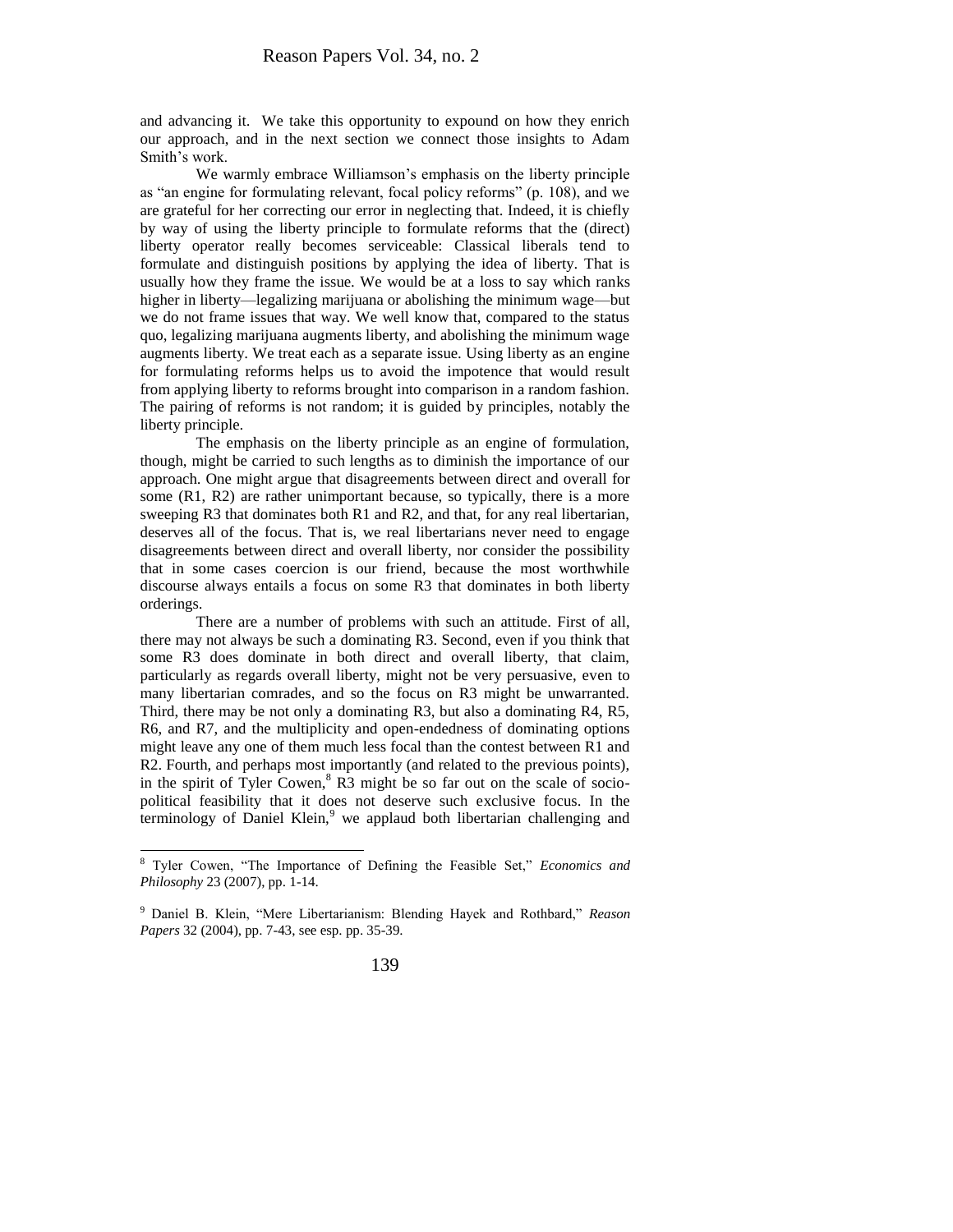libertarian bargaining, and we do not see any contradiction in saying, like Cowen, that one libertarian should challenge by focusing on R3 while another should bargain by focusing on the dyad (R1, R2), even though the dyad entails disagreement between direct and overall liberty.<sup>10</sup>

Bargaining does not necessarily entail lying. The existence of a dominating R3 does not undo the fact that (R1, R2) entails a disagreement between direct and overall liberty.<sup>11</sup> Those who share Cowen's attitude of "practical advocacy" profit from learning to think in terms of both direct and overall liberty and to sketch categories that will help us to qualify our statements. We do not mean to lionize bargaining, or to oppose challenging, but we oppose any approach that has little regard for bargaining.

#### **4. Connecting to Adam Smith**

Discourse situations range between those more constrained by audience discordance, or "politics," and those less constrained. Adam Smith makes a distinction that helps us to see that different types of libertarians deal with different situations and work in different modes of operation.

Smith discusses a matter for which the direct-overall liberty distinction is very apt. He considers whether the government might engage in trade-policy retaliations as a way to lessen protectionism by foreign governments, and gives an example of the English proposal to remove a prohibition "upon condition that the importation of English woolens into Flanders should be put on the same footing as before."<sup>12</sup> He continues: "There may be good policy in retaliations of this kind, when there is a probability that they will procure the repeal of the high duties or prohibitions complained of.<sup>"13</sup> Thus, Smith raises the possibility that a reduction in direct liberty may be an augmentation of overall liberty. Incidentally, when we look at the full range of Smith's exceptions to and ambiguities about the application of the liberty principle, we find that arguments involving possible disagreements between direct and overall liberty play a role in a good number of cases, for example, as regards schooling, certain provisions in the Navigation Acts, standing armies, export taxes on strategic military goods, nightwatchman functions, and even small-denomination notes.<sup>14</sup>

 $13$  Ibid.

l

<sup>14</sup> Michael Clark, "The Virtuous Discourse of Adam Smith: The Political Economist's

 $10$  Cowen, "The Importance of Defining the Feasible Set," p. 8.

 $11$  Note that the existence and viability of some R3 may be a factor in ranking R1 and R2 in overall liberty.

<sup>12</sup> Adam Smith, *An Inquiry into the Nature and Causes of the Wealth of Nations*, ed. R. H. Campbell and A. S. Skinner, 2 vols. (Indianapolis, IN: Liberty Fund, 1976), vol. 1, p. 468.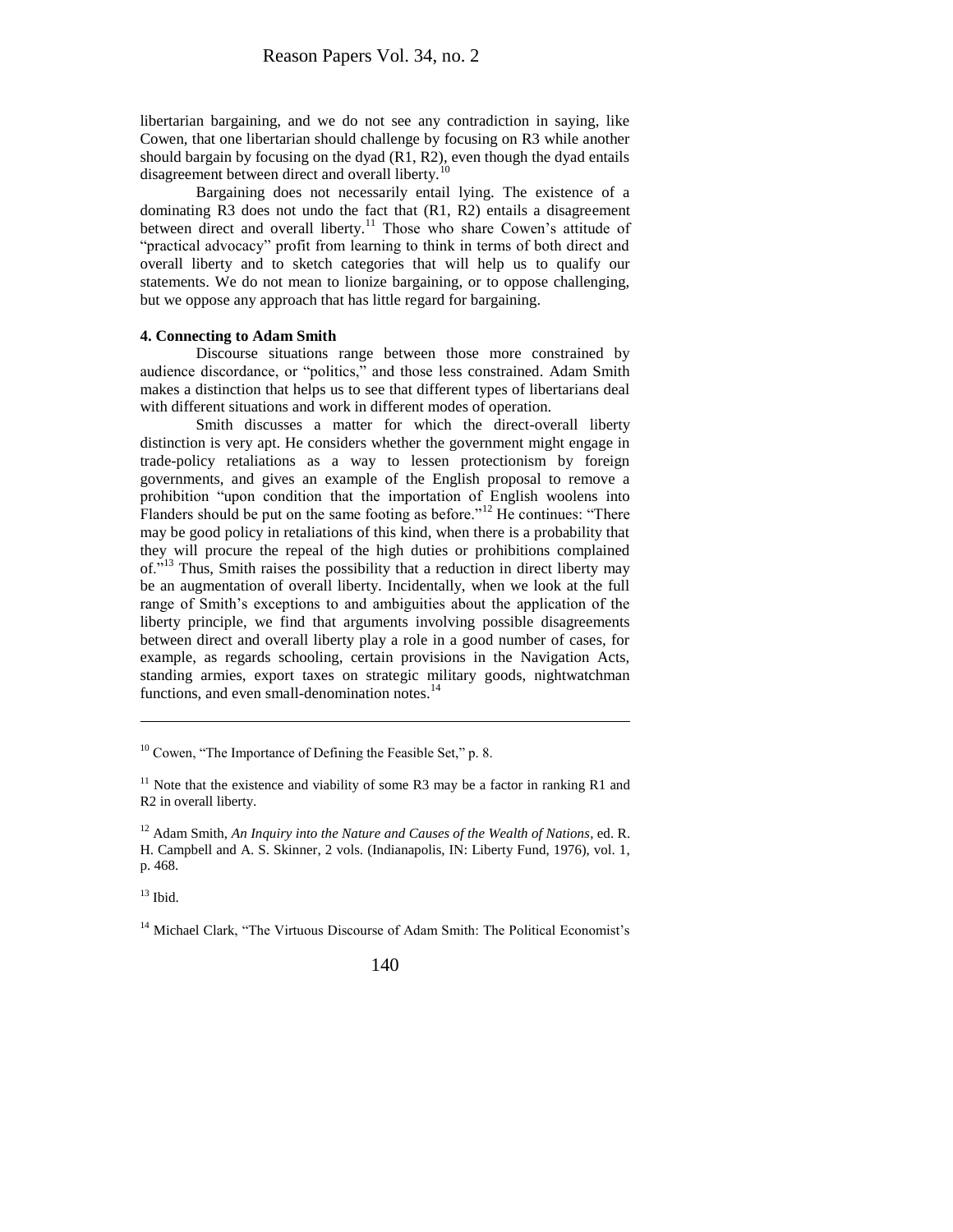Smith, in fact, does not see much probability that trade retaliations will procure such repeal; he tends more toward a position of unilateral free trade. But he allows possible disagreement between direct and overall liberty, and that leads immediately into his saying the following:

> To judge whether such retaliations are likely to produce such an effect, does not, perhaps, belong so much to the science of a legislator, whose deliberations ought to be governed by general principles which are always the same, as to the skill of that insidious and crafty animal, vulgarly called a statesman or politician, whose councils are directed by the momentary fluctuations of affairs.<sup>15</sup>

Smith's description of the politician as "that insidious and crafty animal" has often been quoted as though it were an expression of contempt. Politics as a realm of such animals is a big reason to degovernmentalize social affairs. Nonetheless, Smith sees such animals as playing an important and necessary role in liberal reform. Later in the work, Smith writes: "[I]n what manner the natural system of perfect liberty and justice ought gradually to be restored, we must leave to the wisdom of future statesmen and legislators to determine."<sup>16</sup>

Smith distinguishes "the science of a legislator" and what might be called the art of liberal politics. In the quoted passage above, the distinction is presented as simply twofold. As is often the case with Smith, the distinction lends itself to recursive application, giving rise to an open-ended iteration or series. Our tendency is toward such recursivity, and toward reading such recursivity into Smith, even though it entails an ellipsis at each end of the iteration. That is, there is no realm of pure science, untainted by politics. It is not meaningful for a political economist to separate entirely his discourse from politics, in a broad sense of the term.

Smith achieved something that has only very rarely ever been achieved by a liberal (perhaps also Milton Friedman?), namely, a sort of cultural royalty, in which he is first among his circle of peers, and his circle forms a cultural mountain peak within society at large. While everyone adjusts the bargaining-challenging knob depending on the situation, liberal royalty especially will mix bargaining and challenging in ways that seem inconsistent and even baffling. Many have noted Smith's exceptions to and ambiguities surrounding natural liberty, and Block cites what he calls "devastating critiques launched at the libertarian credentials of . . . Smith" (pp. 112-13;

<sup>15</sup> Smith, *Wealth of Nations*, vol. 1, p. 468; footnote omitted.

 $16$  Ibid., vol. 2, p. 606; footnote omitted.

 $\overline{\phantom{a}}$ 

Measured Words on Public Policy" (PhD Diss., George Mason University, 2011), pp. 55-67.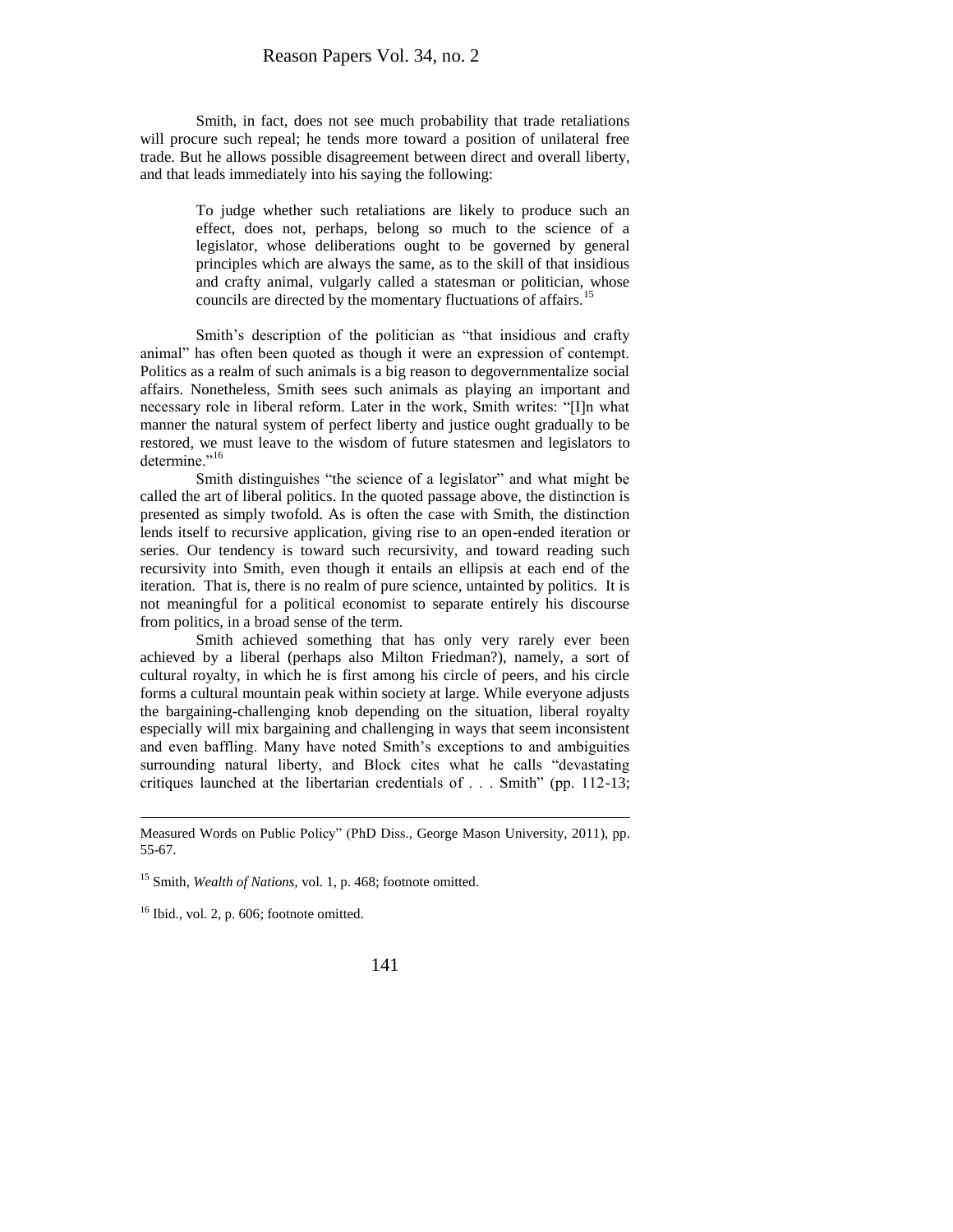footnotes omitted).

In Smith, though, there is also the challenging side, and we see him using the liberty principle as an engine of formulation much along the lines that Williamson suggests. Smith's discussion of trade liberalization provides an example. The example here does not address direct versus overall liberty, but rather the highly parallel matter of direct liberty versus desirability. Smith asks whether the unilateral and *sudden* removal of significant trade barriers, which might "deprive all at once many thousands of our people of their ordinary employment and means of subsistence," might be less desirable than gradual removal.<sup>17</sup> He admits the concern and shows his willingness to depart from the direct-liberty principle, but he bounces back to challenging, and in two ways. First, he uses the example of the rapid integration of "a hundred thousand soldiers and seamen" released "at the end of the late war," and he elaborates why he thinks that such liberalization would not, in fact, produce such extensive disorder: people and markets adjust fairly swiftly.

Second, Smith goes beyond his initial formulation of the issue. He suggests an R3 that, both in direct liberty and in desirability, dominates mere trade liberalization, whether it be sudden (R1) or gradual (R2). That R3 subsumes sudden liberalization but goes much farther:

> [B]reak down the exclusive privileges of corporations, and repeal the statute of apprenticeship, both which are real encroachments upon natural liberty, and add to these the repeal of the law of settlements, so that a poor workman, when thrown out of employment either in one trade or in one place, may seek for it in another trade or in another place, without the fear either of a prosecution or of a removal, and neither the publick nor the individuals will suffer much more from the occasional disbanding some particular classes of manufacturers, than from that of soldiers.<sup>18</sup>

Another famous passage opens the next paragraph: "To expect, indeed, that the freedom of trade should ever be entirely restored in Great Britain, is as absurd as to expect that an Oceana or Utopia should ever be established in it."<sup>19</sup> Friedrich Hayek later adds: "Yet seventy years later, largely as a result of his work, it was achieved.<sup> $20$ </sup> That achievement was the product of liberal bargaining and liberal challenging, which cohere as a liberal outlook by virtue of making focal the principle of direct liberty. But the clarity

 $\overline{\phantom{a}}$ 

 $17$  Ibid., vol. 1, p. 469.

 $18$  Ibid., pp. 470-71.

<sup>19</sup> Ibid., p. 471.

<sup>20</sup> Friedrich A. Hayek, *Law, Legislation, and Liberty, Vol. 1, Rules and Order* (Chicago, IL: University of Chicago Press, 1973), p. 65.